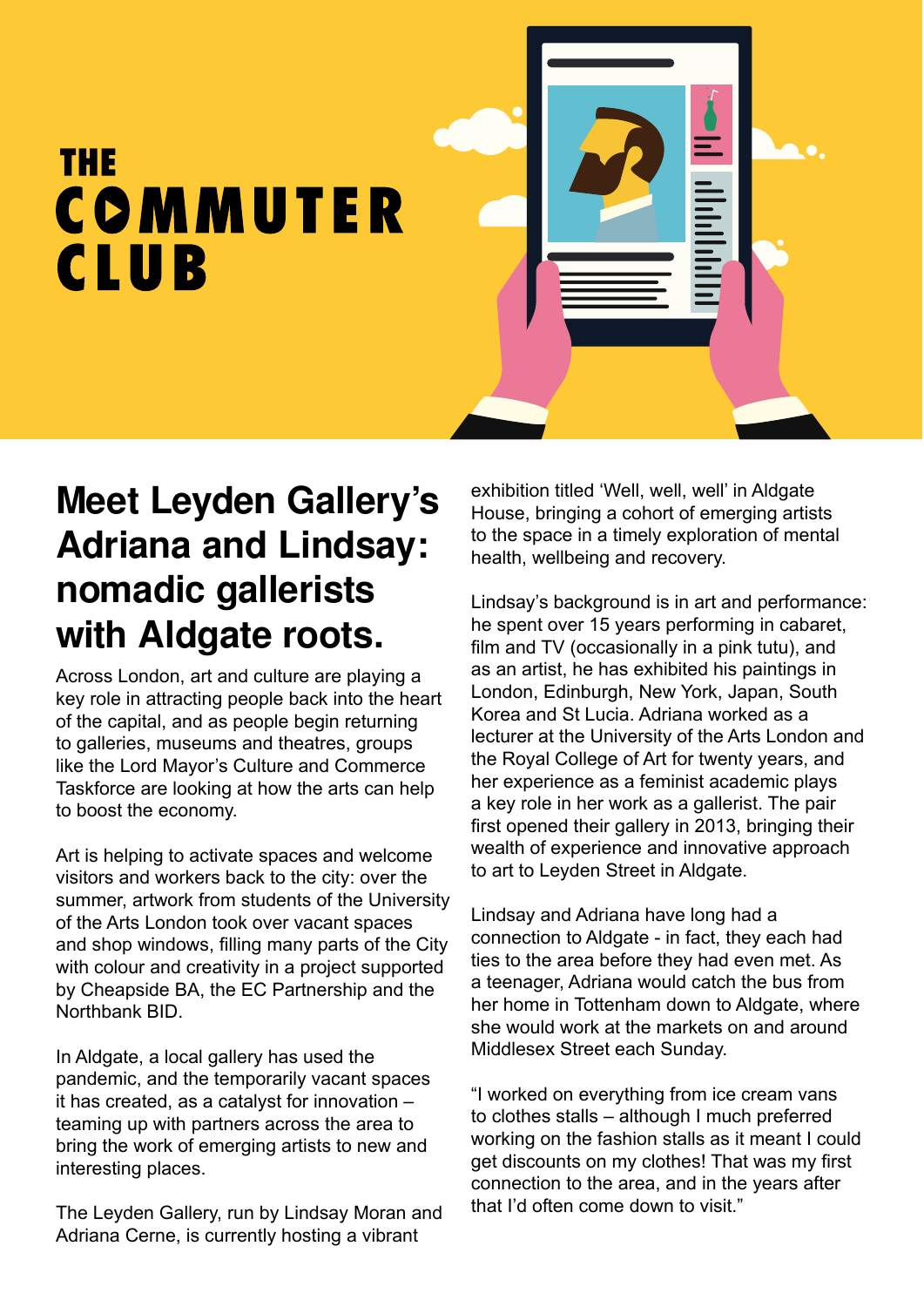Lindsay found himself moving to Aldgate in 1975 thanks to Acme Studios, a housing association set up by art graduates David Panton and Jonathan Harvey. During a time when many properties in the East End were boarded up and unused due to the economic downturn, Acme approached the Greater London Council and struck a deal to fill the empty properties with artists. Much like the Leyden Gallery's current incarnation as a nomadic gallery filling vacant spaces, artists were given the opportunity to turn disused and derelict buildings into residential and studio space all over the East End.

Lindsay's flat, which he still lives in today, was right in the centre of Aldgate: "The market was buzzing then, but lots of places were quite derelict. I had to go through a derelict block of flats, then through a derelict courtyard to get to my block, which had probably been built in the late fifties or early sixties. The whole area had been badly bombed during the Second World War – my flat overlooked a concrete football pitch, which was obviously a space where a building had once stood. Much of the area was quite bare and desolate, but the market was the centre of everything -you knew everyone down there. There was also a fantastic mix of cultures – a big Bangladeshi community, lots of Jewish families… it was a vibrant community."

When the Leyden Gallery first opened its doors in 2013, Adriana and Lindsay were keen to draw on their local connection. The gallery's opening show referenced seamstresses and tailors, a nod to the area's 300-year-old connection to the clothes trade – the East End has been home to the 'Rag Trade' since the arrival of the Huguenots and their skilled weavers, and even today tailors and fabric shops can be found throughout the area. For the exhibition, Adriana selected a ground-breaking 1979 film by Sue Clayton and Jonathan Curling, which explored the position of women working in the clothes trade in London in the 1840s, the history of unionisation and the craft of seamstresses and tailors.

Adriana and Lindsay were also keen to focus on poignant issues with a local connection through their work at the gallery. In 2017, they were approached by local group Acid Survivors Trust to work with photographer Ann-Christine Woehrl, who had travelled across Asia and Africa to interview women who had been scarred in acid attacks.

An exhibition of the photographs, titled IN/ VISIBLE, went on display at the Leyden Gallery, garnering national and international interest. For Adriana, the Acid Survivors Trust was an important group to give a platform to: "As a feminist art historian, I have always wanted to support women artists, and we continue to do so. This particular issue also felt very key at that point, as that was something that had been happening in and around East London – it felt like a local and an international issue."

Aside from countless exhibitions and shows, the Leyden Gallery also played host to regular events, something that Adriana and Lindsay have continued with the nomadic gallery. When the gallery first opened, the pair decided to bring their love of cabaret to their bar, where they held a monthly event called Sybarite Nights. Adriana notes, "We really wanted something that referenced the area and was inter-generational. It crossed all boundaries. It wasn't just a space for thirty-somethings or fiftysomethings."



**'Well,well,well', Leyden Gallery's exhibition at Aldgate House**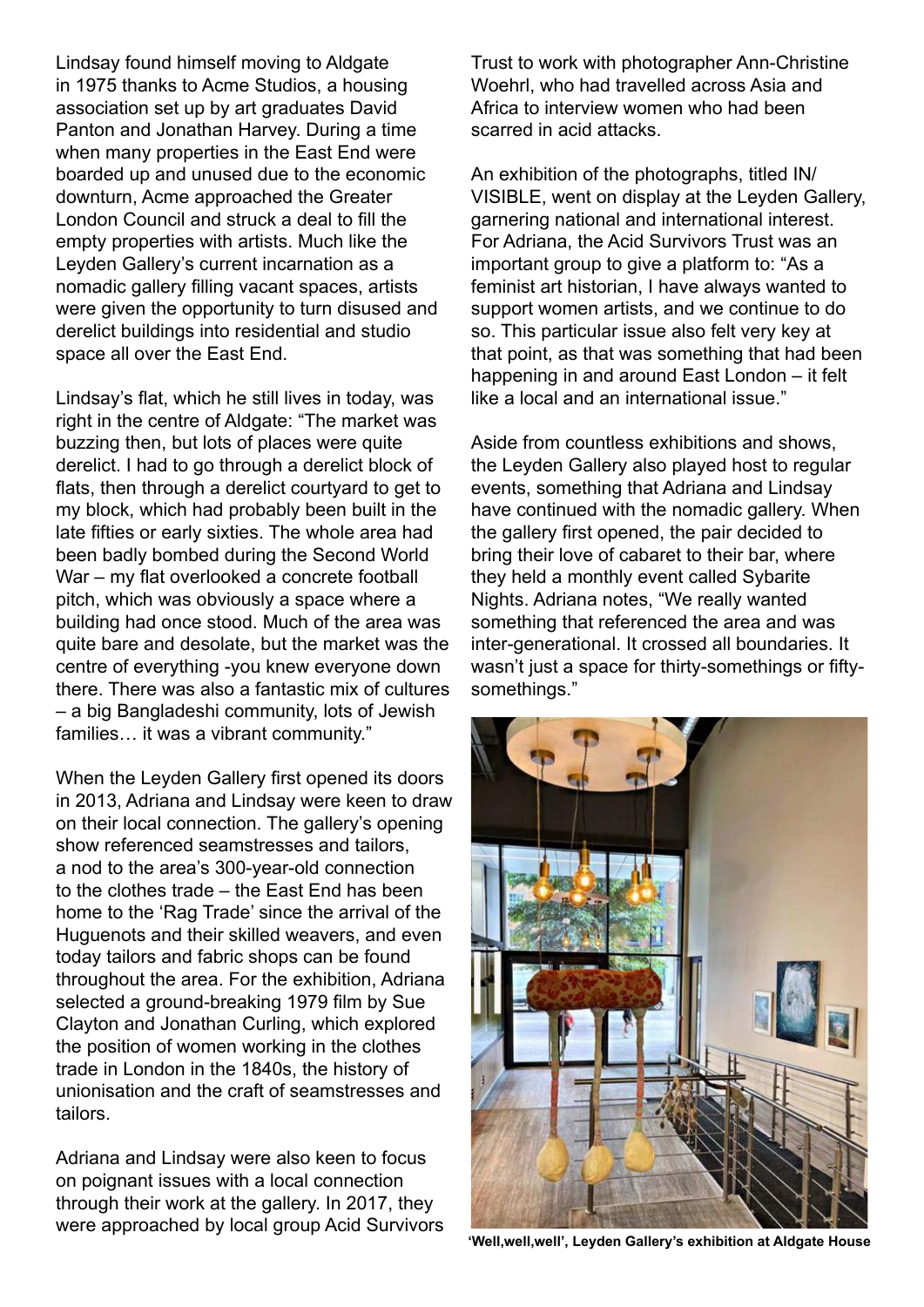The monthly cabaret shows saw opera singers, magicians, musicians, poets, spoken word, performance artists, comics, storytellers and more all coming together on the same bill. As well as being multi-disciplinary, the line-ups brought together local people and international performers and artists. Lindsay says, "People that were performing at places like Wigmore Hall would come along and perform at the show, which was amazing. But then on the same night we'd have Martin, a man in his eighties who lived across the road, coming in and performing old-time music hall songs – the local angle was important to us."

Making art and the spaces it occupies feel accessible is clearly something of a mission for Lindsay and Adriana. They've focused on creating a community hub, where people feel comfortable to pop in for a chat in a welcoming environment. The gallery space in the original Leyden Gallery was in two parts, with a bridge connecting the two – and for Adriana, this reflected the gallery's place in the city: "I always thought of it as being Aldgate on one side and the City on the other. That's who we are: we can be the East End, but we can be the City too. Our art is like that as well. It's international, but it's local; it's about women, but it's about everyone. We have always wanted our space to be somewhere for everyone to come and feel welcome. For me, the ethos is to create an international gallery full of serious, great art, but at the same time, it's a space where you can host a drag queen night!"

## **"Good art can change your life."**

Lindsay adds, "Art galleries are often spaces that people are frightened to enter – they don't feel that it's about them, or they're scared of being hustled, or it's too expensive. We'd initially get people standing at the door, nervous to come in. But we'd say come in, sit down, have a coffee! We had people coming in and saying, 'I'd like to be a collector, but I don't understand how it works, I don't know how you buy art'. We would talk to them about art and what it meant to them. Good art can change your life. The main thing for us was to get people in, to get them to see the art and experience it for themselves."



**Adriana and Lindsay**

The Leyden Gallery's Drink and Draw classes were another way to break down the gallery wall and bring people in to engage with and enjoy art. Participants of all levels were invited along to the gallery to take part in life-drawing classes, guided by Lindsay, accompanied by a fine selection of wines. The classes had a fantastic response throughout the gallery's lifetime - so much so that they continued virtually during the pandemic, after Lindsay and Adriana had left the gallery space on Leyden Street.

"We wanted to find a way to help people feel more connected during the pandemic, and the Drink and Draw classes felt like the perfect fit. We've now done over 80 of them – we do them every week, and we have a regular group that want to keep coming. Some members of the class are even featured in our current show!"

The Leyden Gallery became nomadic just before the pandemic hit, with Lindsay and Adriana leaving the gallery in September 2019. They've since continued with virtual events, as well as hosting pop-up exhibitions in different spaces across the area. Lindsay says, "We knew that we wanted to leave this white-walled gallery space. The nomadic gallery concept is very different, and it's different for artists as well. Getting artists away from the square box and responding to these odd spaces makes it interesting for people coming to see the exhibition."